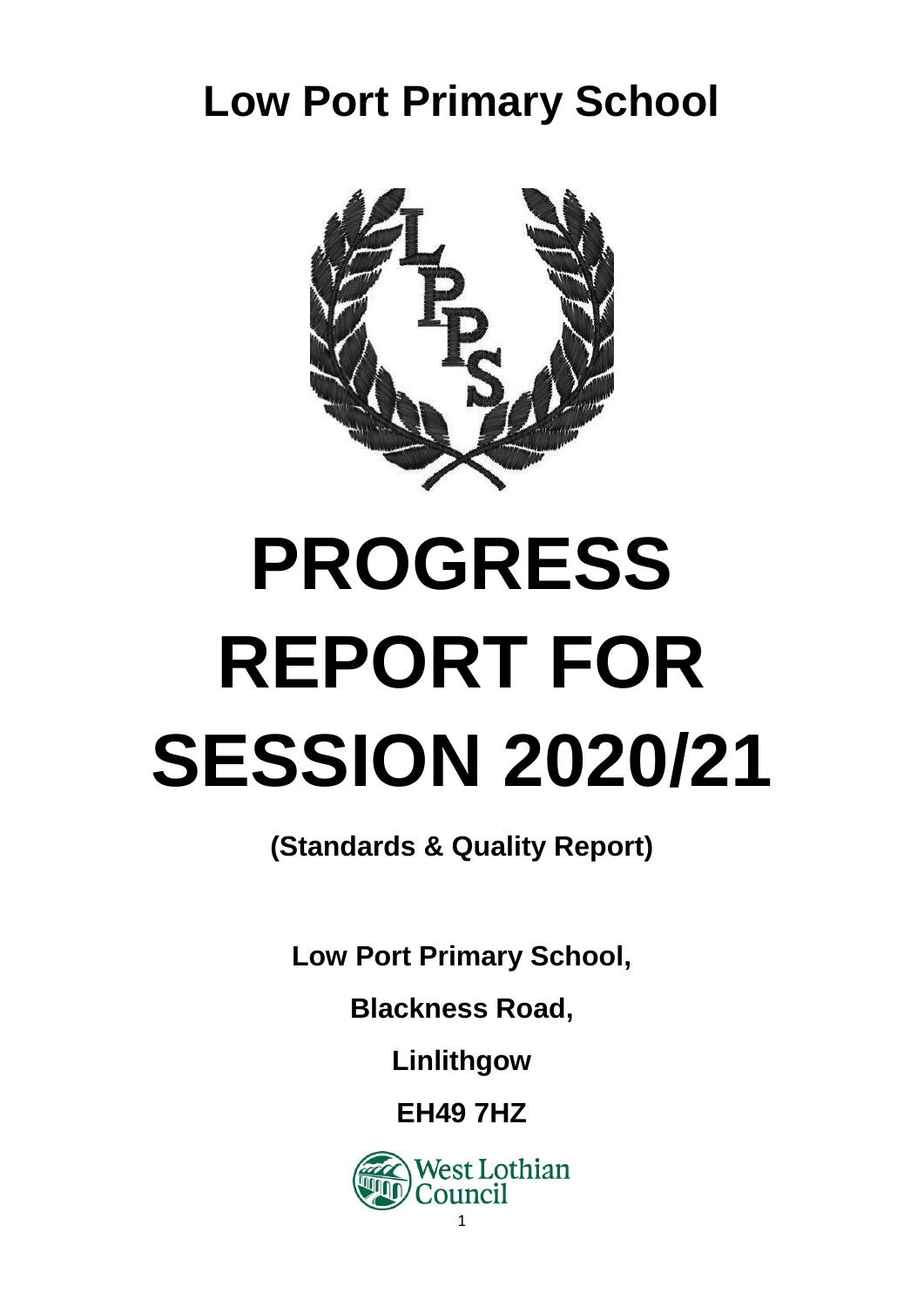# **ABOUT OUR SCHOOL**

Low Port Primary School is located in the town centre of Linlithgow and has served the local community since 1900 as the original Linlithgow Academy secondary school building, before re-opening as a primary school in 1973. The school's prime location to the north of the town, with direct access to Linlithgow Loch, Linlithgow Palace and the Peel, offers a rich historical and environmental learning environment, which is fully utilised by all classes. The school fosters excellent relationships with Linlithgow Cluster Schools, local community partners and the wider Linlithgow community. The school has a very supportive and highly engaged parent body who are actively involved in the life of the school.

This session, there are 176 children across 8 classes with 2 composite classes at P1/2 and P2/3.

There is no nursery at Low Port and P1s transition from a range of local authority and private nurseries. The school is staffed by a Head Teacher, a Principal Teacher, 9 class teachers and a part-time Support for Learning Teacher. Staff demonstrate strong collegiality, teamwork, dedication and commitment to improving outcomes for all learners.

# **IMPROVEMENT PRIORITIES**

**Our improvement priorities are always based on the National priorities in the National Improvement Framework (NIF). Below we have indicated what progress we made with these priorities in Session 2020/21, what the impact has been and what our next steps will be to continue to address these priorities in Session 2021/22.**

**We have also shown which NIF driver for improvement we used – you can find out more about the National Improvement Framework and drivers at [https://www.npfs.org.uk/wp-content/uploads/2016/01/NPFS\\_NIF\\_E-1.pdf.](https://www.npfs.org.uk/wp-content/uploads/2016/01/NPFS_NIF_E-1.pdf)**

**We have also evaluated our overall provision using quality indicators (QIs) in How Good is our School?4 (HGIOS?4) which is a key aspect of the Scottish approach to self-evaluation and school improvement.**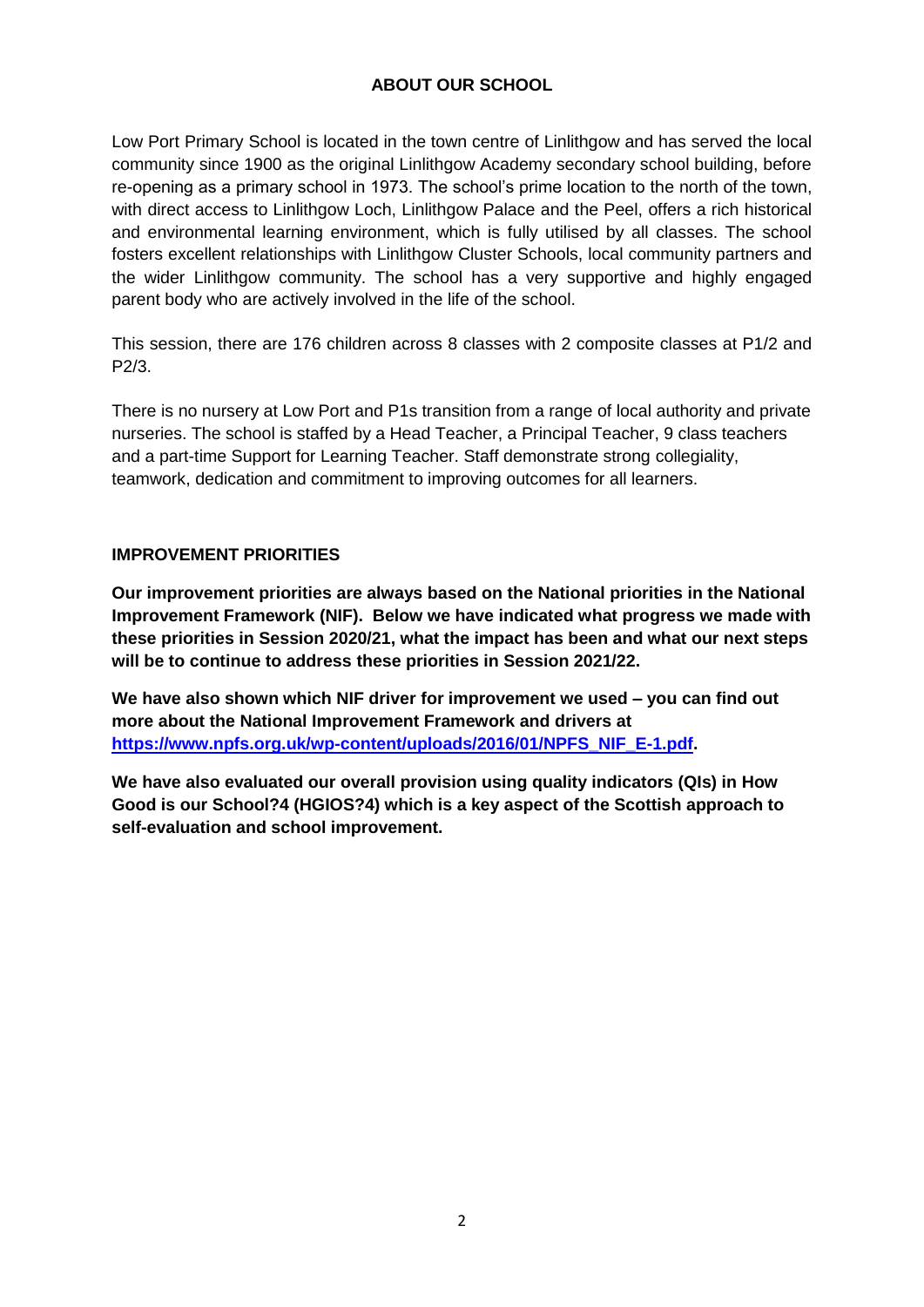| <b>PRIORITY</b>                                                |                                                                                                                              | <b>HOW DID WE DO?</b>                                                                                                                                                                                                                                                                                                                                                                                                                                                                                                                                                                                                                                     |  |  |  |
|----------------------------------------------------------------|------------------------------------------------------------------------------------------------------------------------------|-----------------------------------------------------------------------------------------------------------------------------------------------------------------------------------------------------------------------------------------------------------------------------------------------------------------------------------------------------------------------------------------------------------------------------------------------------------------------------------------------------------------------------------------------------------------------------------------------------------------------------------------------------------|--|--|--|
| To raise attainment,<br>especially in literacy and<br>numeracy |                                                                                                                              | We have made good progress.<br>What did we do?                                                                                                                                                                                                                                                                                                                                                                                                                                                                                                                                                                                                            |  |  |  |
|                                                                | Our measurable outcome<br>for session 2020/21 was:                                                                           | All teaching staff engaged in 1:1 termly tracking and monitoring meetings to<br>$\bullet$<br>track attainment over time and plan next steps for all learners.<br>A consistent assessment framework was used at key points through the year,<br>$\bullet$<br>providing consistent and objective data to inform Teacher Professional<br>Judgement.<br>All teaching staff engaged in Tapestry CLPL sessions with a focus on<br>$\bullet$<br>developing high quality Learning Intentions and Success Criteria, of which<br>children are contributors and co-creators.<br>CAT and In Service sessions were utilised to share agreed approaches to<br>$\bullet$ |  |  |  |
|                                                                | Consistent approach<br>to teaching and<br>learning, through the<br>use of the Tapestry<br>programme.                         |                                                                                                                                                                                                                                                                                                                                                                                                                                                                                                                                                                                                                                                           |  |  |  |
|                                                                | Agreed approach to<br>use of LI & SC in<br>Writing.                                                                          | Learning Intentions & Success Criteria as well as next steps within marking<br>and feedback, with a particular focus on Writing.<br>Moderation sessions enabled teaching staff from across the levels to get<br>$\bullet$<br>together to moderate pieces of Writing from P1, P4 and P7.                                                                                                                                                                                                                                                                                                                                                                   |  |  |  |
| $\bullet$                                                      | Agreed and consistent<br>approach to marking<br>and feedback,<br>highlighting next steps<br>in learning for all<br>children. | Significant investment in outdoor learning resources, with high involvement<br>$\bullet$<br>with our parents in supporting, maintaining and extending our outdoor<br>learning spaces.<br>High quality CLPL sessions were delivered to staff, exploring how to use<br>$\bullet$<br>Microsoft Teams and SeeSaw and other resources to embed Digital Learning<br>at the heart of our classrooms as well as extending learning into the home.<br>Throughout the period of remote learning, the school liaised regularly with<br>$\bullet$                                                                                                                     |  |  |  |
| $\bullet$                                                      | Increased<br>opportunities for<br>moderation in<br>Numeracy and<br>Literacy, ensuring                                        | non-engaging families in order to remove barriers to learning, including<br>allocating digital devices, supporting parents to increase confidence in the<br>use of digital platforms and personalising learner experiences to meet the<br>needs of all pupils. Engagement increased significantly as a result of these<br>interventions.                                                                                                                                                                                                                                                                                                                  |  |  |  |
|                                                                | teaching staff are<br>more accurate when                                                                                     | Evidence indicates the impact is:                                                                                                                                                                                                                                                                                                                                                                                                                                                                                                                                                                                                                         |  |  |  |
|                                                                | judging achievement<br>of a level.<br>Embedding of digital                                                                   | Attainment over time at Low Port Primary is consistently very high across all<br>classes. In P1 and P4, most learners are currently on track to achieve<br>expected level in combined literacy, and all learners in P4 are on track to                                                                                                                                                                                                                                                                                                                                                                                                                    |  |  |  |
|                                                                | learning in curricular<br>sessions to enhance<br>and extend teaching<br>and learning.                                        | achieve First Level in numeracy.<br>All learners in P7 are on track to achieve or exceed Second Level attainment<br>$\bullet$<br>in both literacy and numeracy.<br>Significant targeted support and interventions are in place for the few<br>$\bullet$<br>identified learners who are not on track.                                                                                                                                                                                                                                                                                                                                                      |  |  |  |
|                                                                | Increased use of<br>outdoor learning<br>opportunities to<br>extend teaching and<br>learning.                                 | Learner engagement and participation in all year groups throughout the<br>$\bullet$<br>periods of remote learning was very high, with data showing that, in almost all<br>classes, over 95% of learners were regularly completing and submitting tasks<br>to their teacher for quality feedback.                                                                                                                                                                                                                                                                                                                                                          |  |  |  |
|                                                                |                                                                                                                              | Our priority for next session will be:                                                                                                                                                                                                                                                                                                                                                                                                                                                                                                                                                                                                                    |  |  |  |
|                                                                | NIF Driver(s):<br>School Leadership<br>Teacher<br>Professionalism                                                            | To ensure a consistent delivery of Number Talks in all stages next session.<br>$\bullet$<br>To embed cluster Reciprocal Reading strategies across the curriculum.<br>$\bullet$<br>To introduce Number Talks and Reciprocal Reading strategies to parents as<br>$\bullet$<br>part of our parental engagement strategies, supporting learning at home.<br>To develop a consistent approach to marking and feedback in Numeracy<br>$\bullet$<br>across the school.<br>To refresh our curriculum in order to reflect the lessons learned during the<br>$\bullet$<br>periods of remote learning, ensuring an agile learning approach.                          |  |  |  |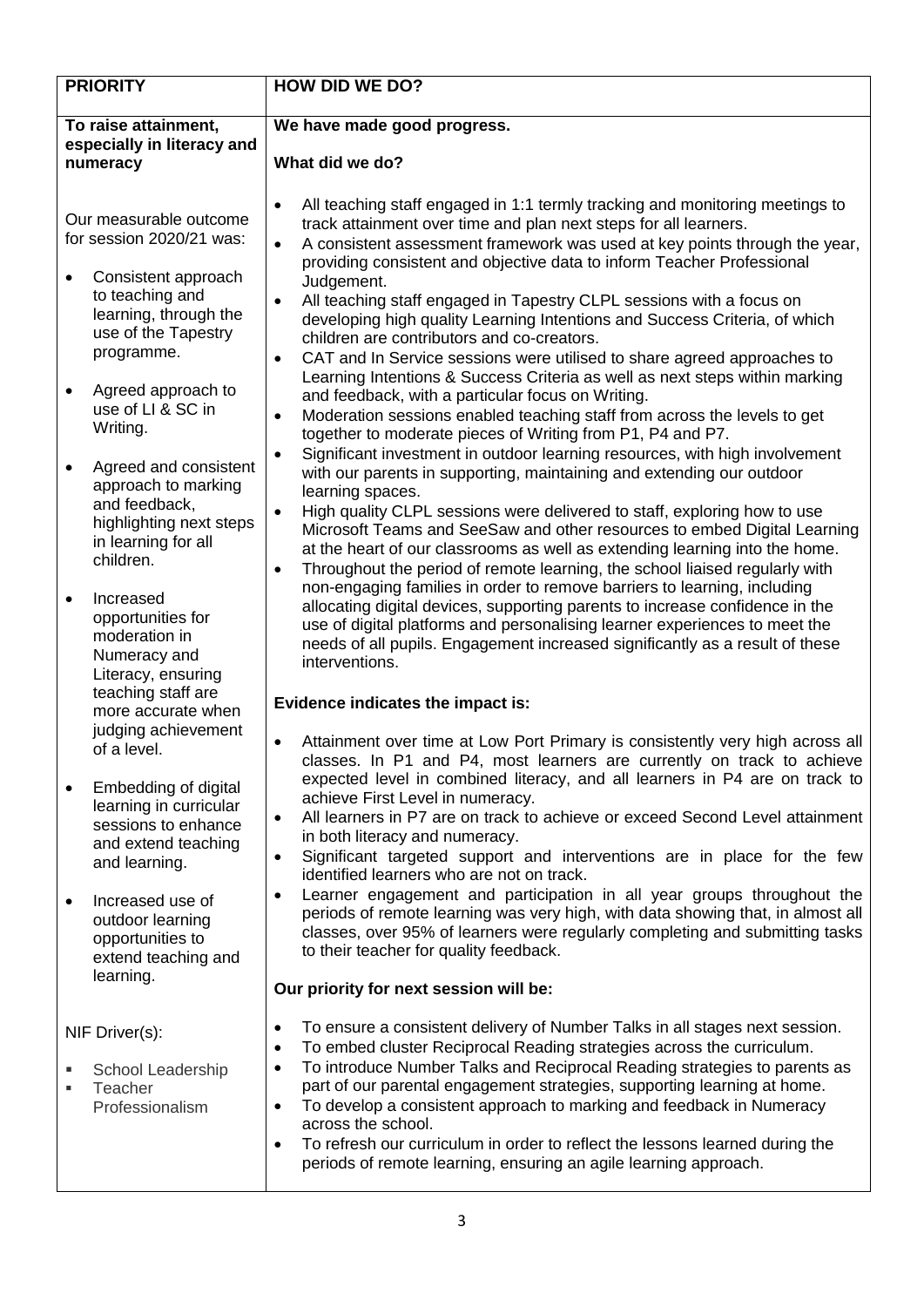#### **To close the attainment gap between the most and least disadvantaged children**

Our measurable outcome for session 2020/21 was:

- Use robust data analysis to identify children for whom the attainment gap is most prevalent.
- Ensure targeted interventions are in place for identified learners.

NIF Driver(s):

- School Leadership
- **Teacher** Professionalism
- **Assessment of** Children's Progress

# **We have made good progress.**

# **What did we do?**

- PEF Funded additional PSW hours directed towards support and interventions for identified learners.
- Support for Learning Sessions allocated to identified children to accelerate curricular progress.
- Disadvantaged children funded through additional experiences, otherwise unaffordable for parents.
- Identified families were allocated additional digital devices, removing barriers to learning in the period of school closures.
- Identified families have been allocated free school uniform, in order to reduce the cost of the school day.
- Identified learners were allocated a priority space at Nurture session, if required.

#### **Evidence indicates that the use of Pupil Equity Funding has had the following impact on learners:**

- All Quintile 1 learners are on track to achieve expected level in both Literacy and Numeracy.
- Further interventions were planned for identified children to ensure that they stay on track, or begin to exceed national expectations.
- HWB check in data showed that identified children self-reported more positively against the HWB indicators after a period of nurture sessions.

# **Our priority for next session will be:**

- Identify children who have been adversely affected by COVID-19 and provide support where necessary.
- Carry out Numeracy and Literacy assessments with identified children to identify the Poverty Related Attainment Gap.
- Set next steps and interventions for identified children to support them in meeting national expectations.
- Update a procedure whereby children can self-report electronically against the HWB indicators, thereby giving more robust HWB data.
- Continue to provide support for families in reducing the cost of the school day by fully funding school uniforms, trips and camps.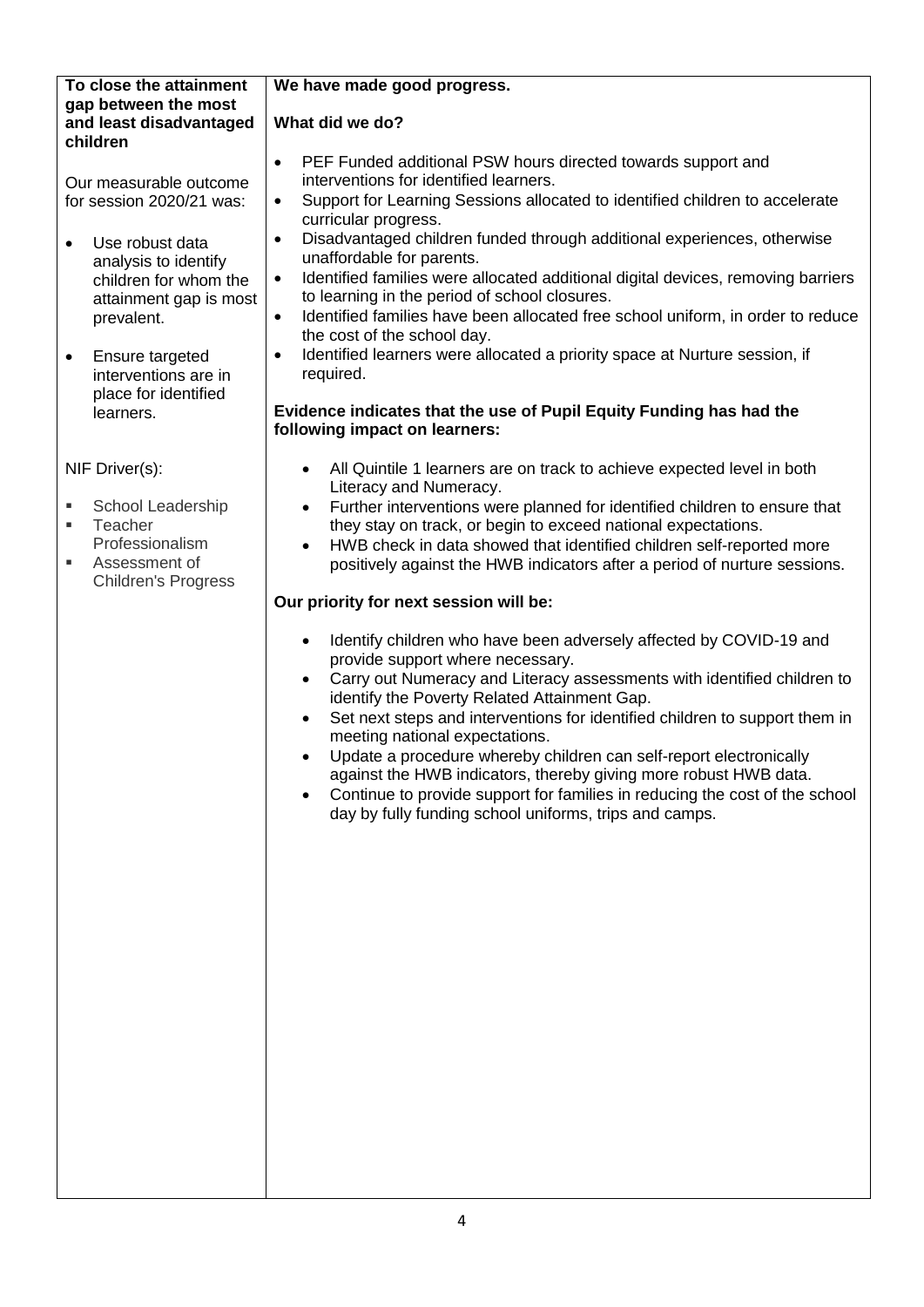#### **To improve children and young people's health & wellbeing**

Our measurable outcome for session 2020/21 was:

- Develop robust systems for children to regularly self-report electronically against HWB indicators.
- Plan for significant interventions for identified children.
- Ensure a consistent approach to universal resources within the curriculum, such as Building Resilience.

NIF Driver(s):

- **Parental Engagement**
- **Assessment of** Children's Progress

# **We have made good progress.**

# **What did we do?**

- Successfully implemented the 'Resilience' programme though school, focusing on the Health and Wellbeing of all learners.
- Fully implemented the West Lothian HWB Recovery plan and One Trusted Adult approach throughout the school.
- Embedded processes for children to self-report electronically against the HWB Indicators.
- Nurture interventions are in place for learners who identify a need.
- 1:1 Counselling sessions (delivered through a partner agency) are in place for children who identify a significant need.
- Had regular HWB check-ins with identified families throughout the periods of school closures.
- Nominated HWB Champions attended relevant network meetings and CLPL opportunities to meet training needs.

# **Evidence indicates the impact is:**

- Pupil Ethos Survey results indicate that:
	- o All children in P5-7 feel safe in school.
	- o Almost all children feel they are treated fairly and with respect.
	- o Almost all children have someone in school to speak with if they are feeling upset or worried
- Parent Ethos Survey results indicate that:
	- o All parents who responded feel that their child is safe in school.
	- o Almost all parents feel that their child is treated fairly and with respect.
- Learners are accurately self-reporting on the HWB indicators on a regular basis, and almost all children are reporting as 'Green' against all indicators.

# **Our priority for next session will be:**

- Continue to build upon Nurturing Wellbeing approaches throughout the school, including Nurture interventions.
- Continue to provide regular opportunities for ALL children to self-report against HWB indicators in class.
- Carry out a Curriculum Refresh, updating the HWB curriculum for all learners.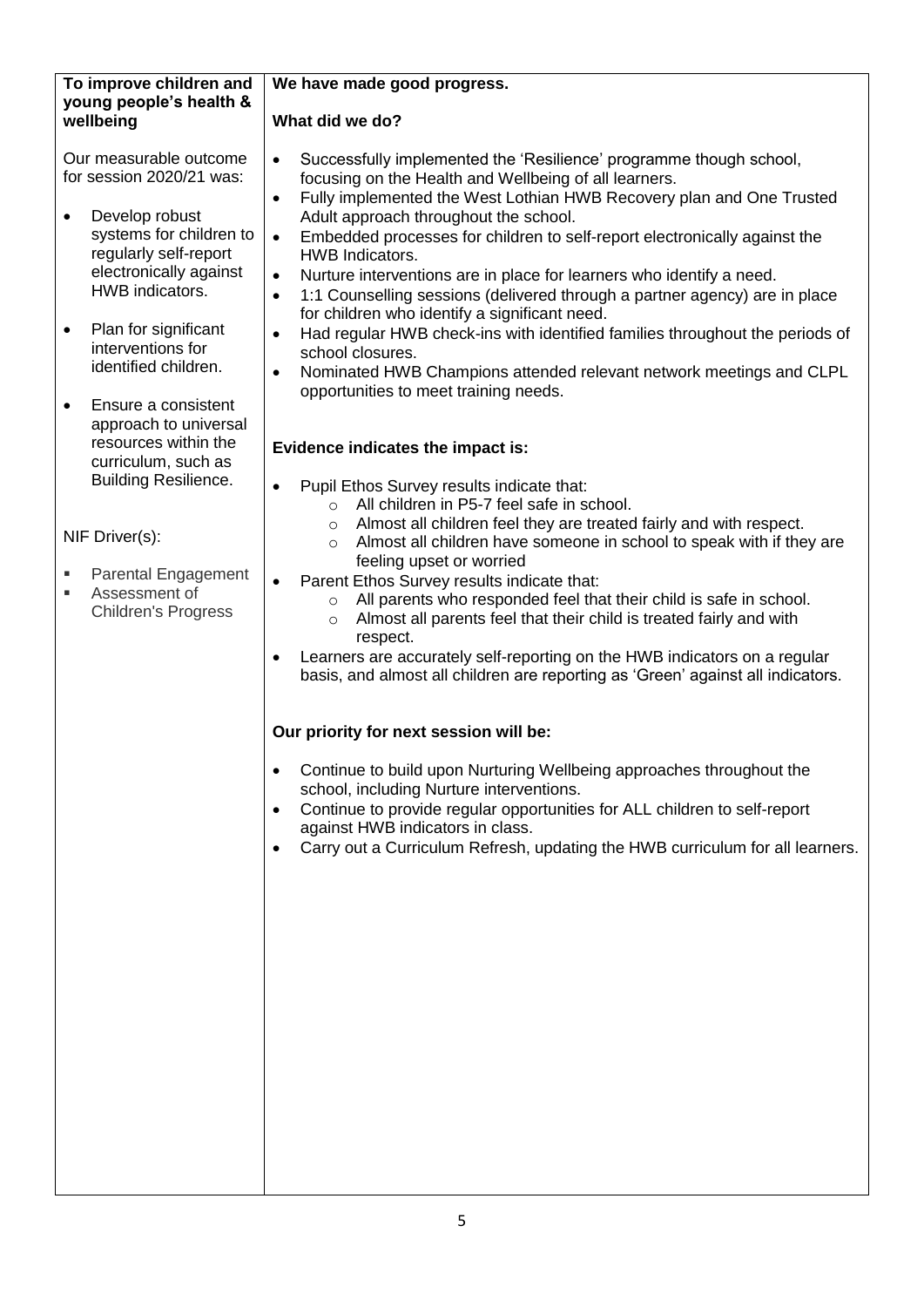| To improve<br>employability skills and<br>sustained positive<br>school leaver<br>destinations for all<br>young people |                                                                                                               | We have made very good progress.                                                                                                                                                                                                                                                                                                                                       |  |  |
|-----------------------------------------------------------------------------------------------------------------------|---------------------------------------------------------------------------------------------------------------|------------------------------------------------------------------------------------------------------------------------------------------------------------------------------------------------------------------------------------------------------------------------------------------------------------------------------------------------------------------------|--|--|
|                                                                                                                       |                                                                                                               | What did we do?                                                                                                                                                                                                                                                                                                                                                        |  |  |
|                                                                                                                       |                                                                                                               | Our whole school community further developed their skills in digital literacy<br>$\bullet$<br>over the lockdown period. We used a number of different programmes,<br>platforms, software and devices to enable children in learn in a fun and                                                                                                                          |  |  |
| Our measurable outcome<br>for session 2020/21 was:                                                                    |                                                                                                               | innovative way.<br>Teachers have significantly increased use of Seesaw and Teams both in<br>$\bullet$                                                                                                                                                                                                                                                                  |  |  |
| $\bullet$                                                                                                             | Fully transition home<br>learning to online<br>platform (Seesaw P1-<br>3 and Teams P4-7)                      | class and for home learning, engaging children in a range of exciting and<br>challenging tasks.<br>'Digital Leader' pupils have promoted the use of technologies and allowed<br>$\bullet$<br>children to increase their digital literacy.<br>We have invested in Promethean Boards for all classrooms this session as<br>$\bullet$                                     |  |  |
| $\bullet$                                                                                                             | Provide parental<br>learning opportunities<br>for our families,<br>enabling them to<br>support their children | well as increased our provision of staff and pupil laptops.<br>Teachers have begun to allow for increased personalisation and choice in<br>$\bullet$<br>learning experiences across school and we will continue to develop this, next<br>session.                                                                                                                      |  |  |
| online from home                                                                                                      |                                                                                                               | Evidence indicates the impact is:                                                                                                                                                                                                                                                                                                                                      |  |  |
| $\bullet$                                                                                                             | Develop STEM<br>resources through the<br>school to enhance the<br>curriculum                                  | Learners have access to the latest technology in classrooms across school.<br>$\bullet$<br>Learners can showcase an increasing range of skills, across a variety of<br>$\bullet$<br>different platforms.<br>Learners have increased opportunities to develop skills and engage in STEM<br>$\bullet$<br>activities across school and through home-learning experiences. |  |  |
|                                                                                                                       | NIF Driver(s):<br>Parental Engagement<br>Assessment of<br><b>Children's Progress</b>                          | Learner engagement and participation in all year groups throughout the<br>$\bullet$<br>periods of remote learning was very high, with data showing that, in almost all<br>classes, over 95% of learners were regularly completing and submitting tasks<br>to their teacher for quality feedback.                                                                       |  |  |
|                                                                                                                       | School Improvement                                                                                            | Our priority for next session will be:                                                                                                                                                                                                                                                                                                                                 |  |  |
|                                                                                                                       |                                                                                                               | Continuation of Team Teaching in STEM to promote high quality teaching<br>$\bullet$<br>and learning.<br>A clear curricular overview in STEM to ensure appropriate coverage of<br>$\bullet$<br>benchmarks.<br>Introduction of a 'Skills Progression' in STEM sessions to ensure appropriate<br>$\bullet$                                                                |  |  |
|                                                                                                                       |                                                                                                               | challenge and progression.<br>Further investment in STEM resources through the Edina Trust grant.<br>$\bullet$<br>Curriculum refresh to ensure agile learning principles in place, including<br>$\bullet$<br>digital and outdoor learning and skills for learning, life and work.<br>Commitment to achieving the 'Digital School Award' next session.<br>$\bullet$     |  |  |
|                                                                                                                       |                                                                                                               |                                                                                                                                                                                                                                                                                                                                                                        |  |  |